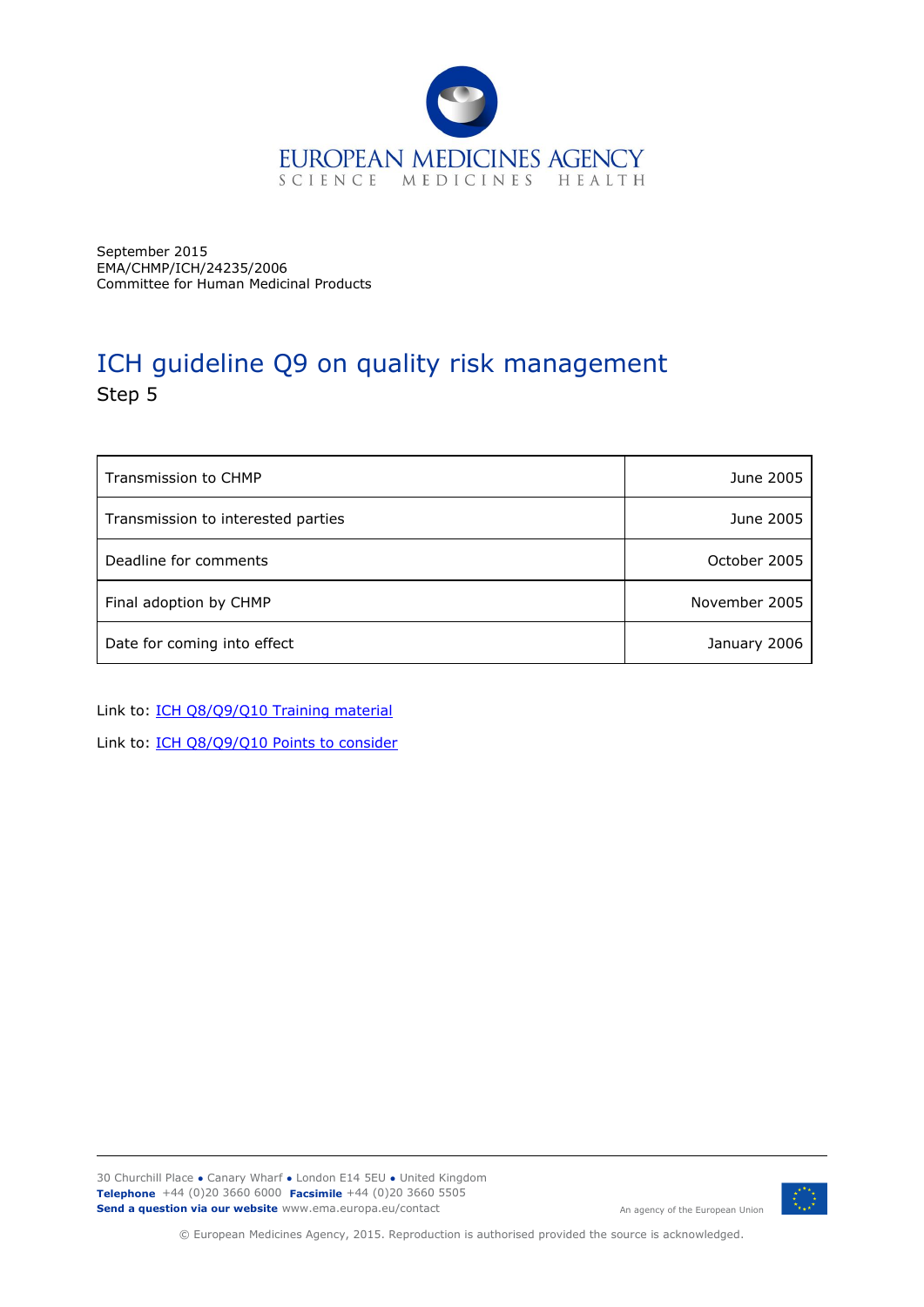# ICH guideline Q9 on quality risk management

# **Table of contents**

|              | 6. Integration of quality risk management into industry and regulatory         |  |
|--------------|--------------------------------------------------------------------------------|--|
|              |                                                                                |  |
|              |                                                                                |  |
|              |                                                                                |  |
|              |                                                                                |  |
| I.1          |                                                                                |  |
| I.2<br>I.3   |                                                                                |  |
| I.4          |                                                                                |  |
| I.5          |                                                                                |  |
| I.6          |                                                                                |  |
| I.7          |                                                                                |  |
| I.8          |                                                                                |  |
| I.9          |                                                                                |  |
|              | Annex II: Potential applications for quality risk management 15                |  |
|              | II.1 Quality risk management as part of integrated quality management 15       |  |
| II.2<br>II.3 | Quality risk management as part of regulatory operations  16                   |  |
| II.4         | Quality risk management for facilities, equipment and utilities17              |  |
| II.5         | Quality risk management as part of materials management  18                    |  |
| II.6         |                                                                                |  |
| II.7         | Quality risk management as part of laboratory control and stability studies 19 |  |
| II.8         |                                                                                |  |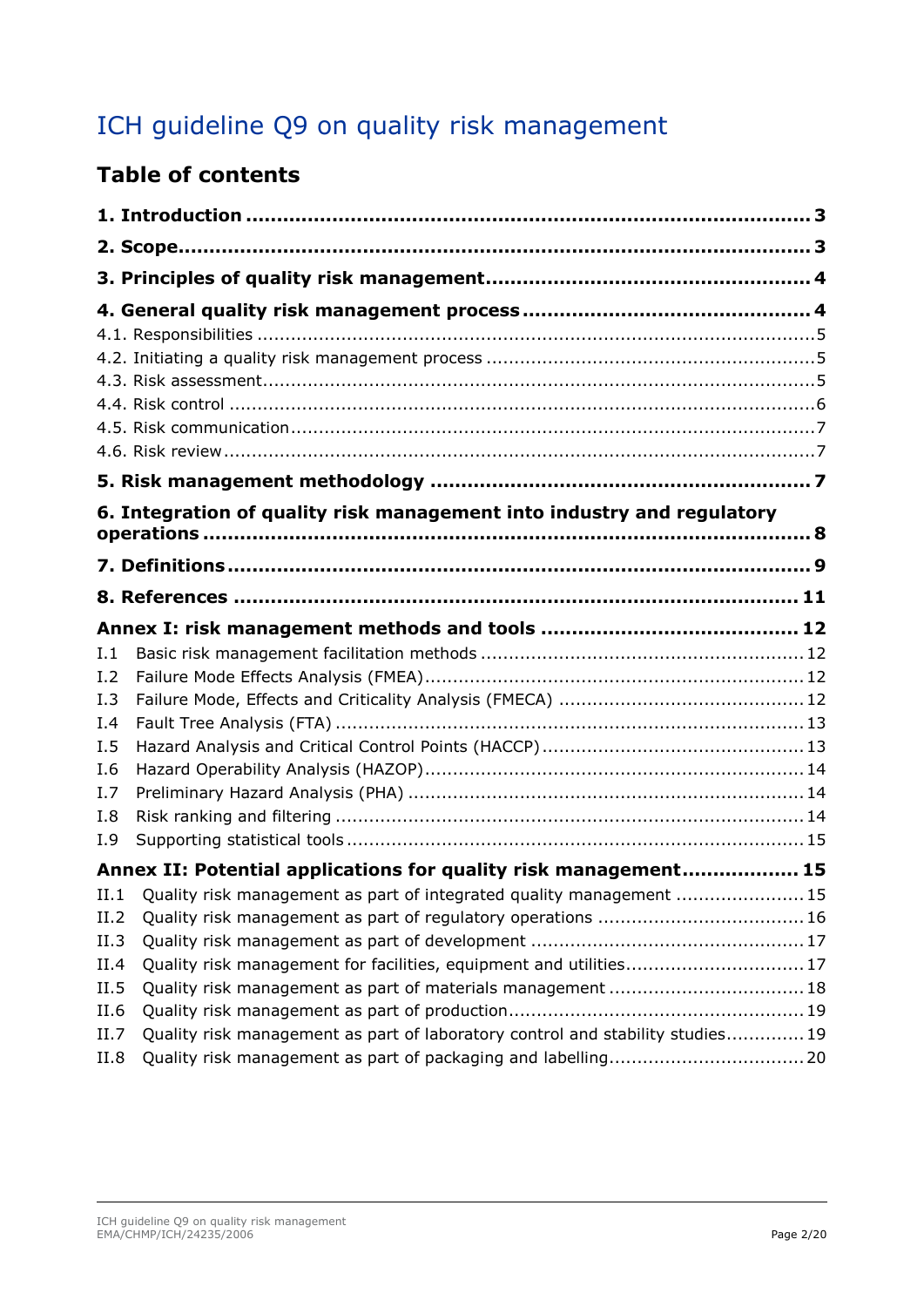# <span id="page-2-0"></span>**1. Introduction**

*Risk management* principles are effectively utilized in many areas of business and government including finance, insurance, occupational safety, public health, pharmacovigilance, and by agencies regulating these industries. Although there are some examples of the use of *quality risk management* in the pharmaceutical industry today, they are limited and do not represent the full contributions that risk management has to offer. In addition, the importance of *quality systems* has been recognized in the pharmaceutical industry and it is becoming evident that quality risk management is a valuable component of an effective quality system.

It is commonly understood that *risk* is defined as the combination of the probability of occurrence of *harm* and the *severity* of that harm. However, achieving a shared understanding of the application of risk management among diverse *stakeholders* is difficult because each stakeholder might perceive different potential harms, place a different probability on each harm occurring and attribute different severities to each harm. In relation to pharmaceuticals, although there are a variety of stakeholders, including patients and medical practitioners as well as government and industry, the protection of the patient by managing the risk to quality should be considered of prime importance.

The manufacturing and use of a drug (medicinal) product, including its components, necessarily entail some degree of risk. The risk to its quality is just one component of the overall risk. It is important to understand that product *quality* should be maintained throughout the *product lifecycle* such that the attributes that are important to the quality of the drug (medicinal) product remain consistent with those used in the clinical studies. An effective quality risk management approach can further ensure the high quality of the drug (medicinal) product to the patient by providing a proactive means to identify and control potential quality issues during development and manufacturing. Additionally, use of quality risk management can improve the decision making if a quality problem arises. Effective quality risk management can facilitate better and more informed decisions, can provide regulators with greater assurance of a company's ability to deal with potential risks and can beneficially affect the extent and level of direct regulatory oversight.

The purpose of this document is to offer a systematic approach to quality risk management. It serves as a foundation or resource document that is independent of, yet supports, other ICH Quality documents and complements existing quality practices, requirements, standards, and guidelines within the pharmaceutical industry and regulatory environment. It specifically provides guidance on the principles and some of the tools of quality risk management that can enable more effective and consistent risk based decisions, both by regulators and industry, regarding the quality of drug substances and drug (medicinal) products across the product lifecycle. It is not intended to create any new expectations beyond the current regulatory requirements.

It is neither always appropriate nor always necessary to use a formal risk management process (using recognized tools and/ or internal procedures e.g., standard operating procedures). The use of informal risk management processes (using empirical tools and/ or internal procedures) can also be considered acceptable. Appropriate use of quality risk management can facilitate but does not obviate industry's obligation to comply with regulatory requirements and does not replace appropriate communications between industry and regulators.

# <span id="page-2-1"></span>**2. Scope**

This guideline provides principles and examples of tools for quality risk management that can be applied to different aspects of pharmaceutical quality. These aspects include development, manufacturing, distribution, and the inspection and submission/review processes throughout the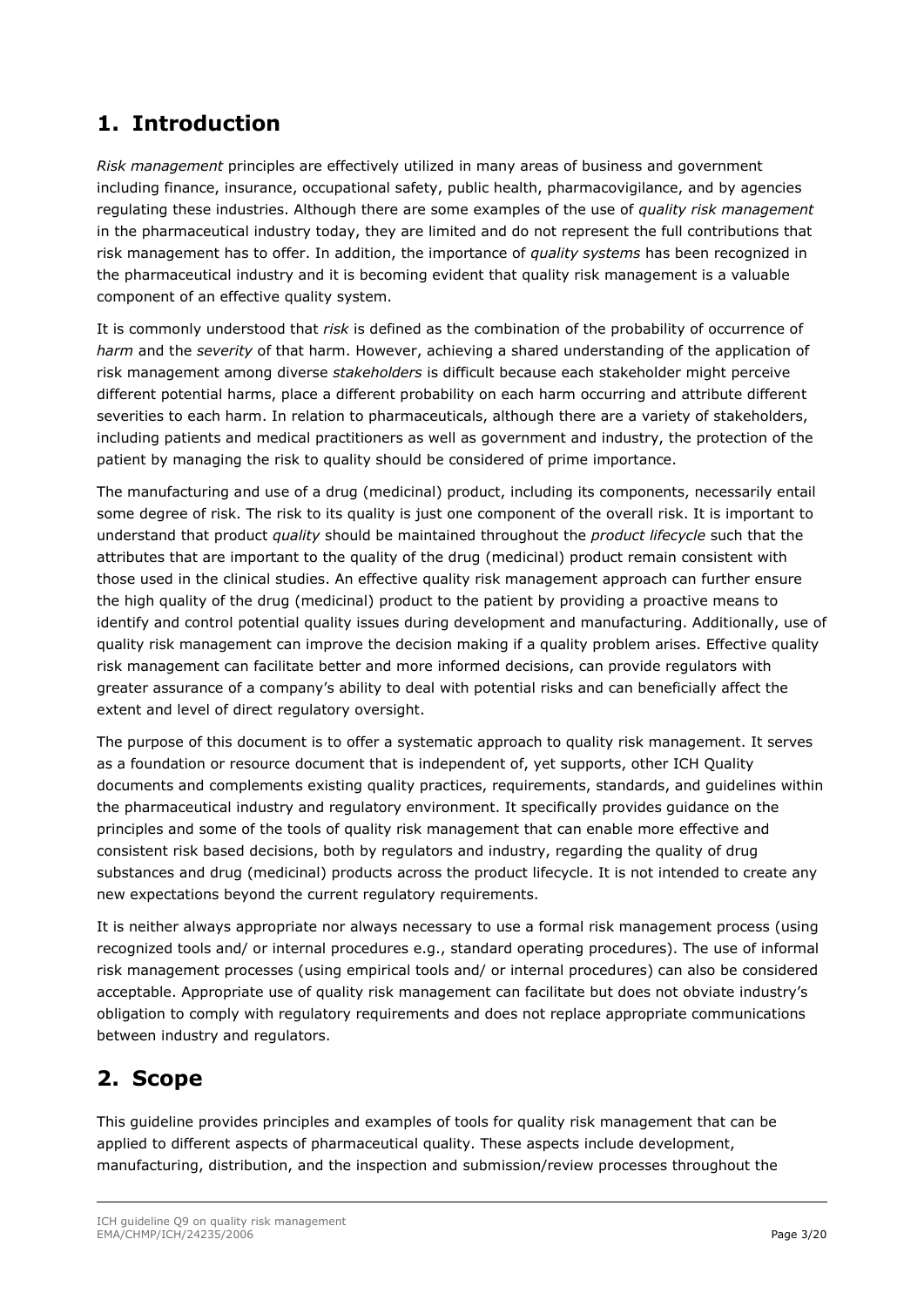lifecycle of drug substances, drug (medicinal) products, biological and biotechnological products (including the use of raw materials, solvents, excipients, packaging and labeling materials in drug (medicinal) products, biological and biotechnological products).

# <span id="page-3-0"></span>**3. Principles of quality risk management**

Two primary principles of quality risk management are:

- The evaluation of the risk to quality should be based on scientific knowledge and ultimately link to the protection of the patient; and
- The level of effort, formality and documentation of the quality risk management process should be commensurate with the level of risk.

# <span id="page-3-1"></span>**4. General quality risk management process**

Quality risk management is a systematic process for the assessment, control, communication and review of risks to the quality of the drug (medicinal) product across the product lifecycle. A model for quality risk management is outlined in the diagram (Figure 1). Other models could be used. The emphasis on each component of the framework might differ from case to case but a robust process will incorporate consideration of all the elements at a level of detail that is commensurate with the specific risk.



**Figure 1.** Overview of a typical quality risk management process

Decision nodes are not shown in the diagram above because decisions can occur at any point in the process. These decisions might be to return to the previous step and seek further information, to adjust the risk models or even to terminate the risk management process based upon information that supports such a decision. Note: "unacceptable" in the flowchart does not only refer to statutory, legislative or regulatory requirements, but also to the need to revisit the risk assessment process.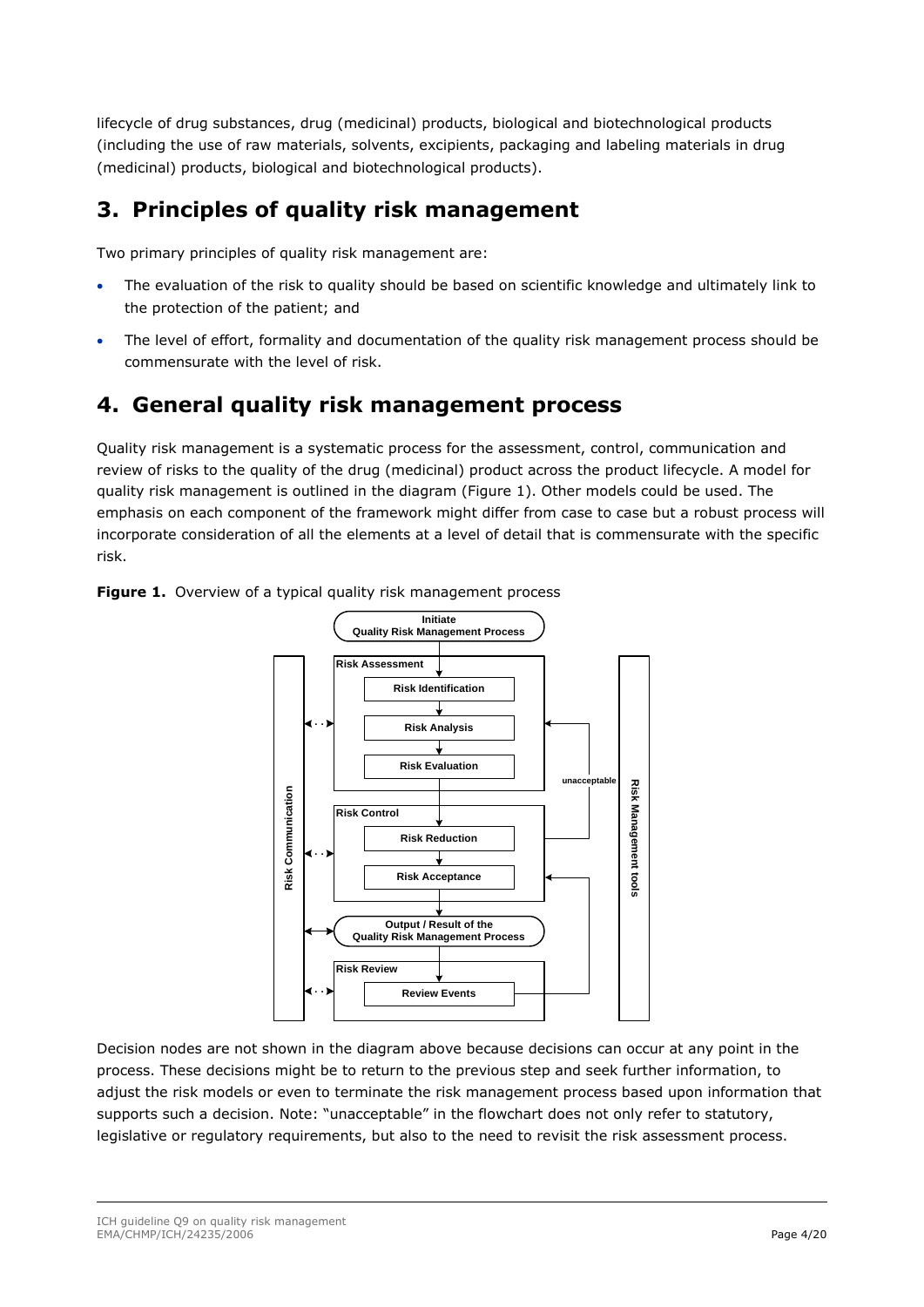### <span id="page-4-0"></span>*4.1. Responsibilities*

Quality risk management activities are usually, but not always, undertaken by interdisciplinary teams. When teams are formed, they should include experts from the appropriate areas (e.g., quality unit, business development, engineering, regulatory affairs, production operations, sales and marketing, legal, statistics and clinical) in addition to individuals who are knowledgeable about the quality risk management process.

*Decision makers* should

- take responsibility for coordinating quality risk management across various functions and departments of their organization; and
- assure that a quality risk management process is defined, deployed and reviewed and that adequate resources are available.

### <span id="page-4-1"></span>*4.2. Initiating a quality risk management process*

Quality risk management should include systematic processes designed to coordinate, facilitate and improve science-based decision making with respect to risk. Possible steps used to initiate and plan a quality risk management process might include the following:

- Define the problem and/or risk question, including pertinent assumptions identifying the potential for risk;
- Assemble background information and/ or data on the potential hazard, harm or human health impact relevant to the risk assessment;
- Identify a leader and necessary resources;
- Specify a timeline, deliverables and appropriate level of decision making for the risk management process.

### <span id="page-4-2"></span>*4.3. Risk assessment*

*Risk assessment* consists of the identification of hazards and the analysis and evaluation of risks associated with exposure to those hazards (as defined below). Quality risk assessments begin with a well-defined problem description or risk question. When the risk in question is well defined, an appropriate risk management tool (see examples in section 5) and the types of information needed to address the risk question will be more readily identifiable. As an aid to clearly defining the risk(s) for risk assessment purposes, three fundamental questions are often helpful:

- 1. What might go wrong?
- 2. What is the likelihood (probability) it will go wrong?
- 3. What are the consequences (severity)?

*Risk identification* is a systematic use of information to identify hazards referring to the risk question or problem description. Information can include historical data, theoretical analysis, informed opinions, and the concerns of stakeholders. Risk identification addresses the "What might go wrong?" question, including identifying the possible consequences. This provides the basis for further steps in the quality risk management process.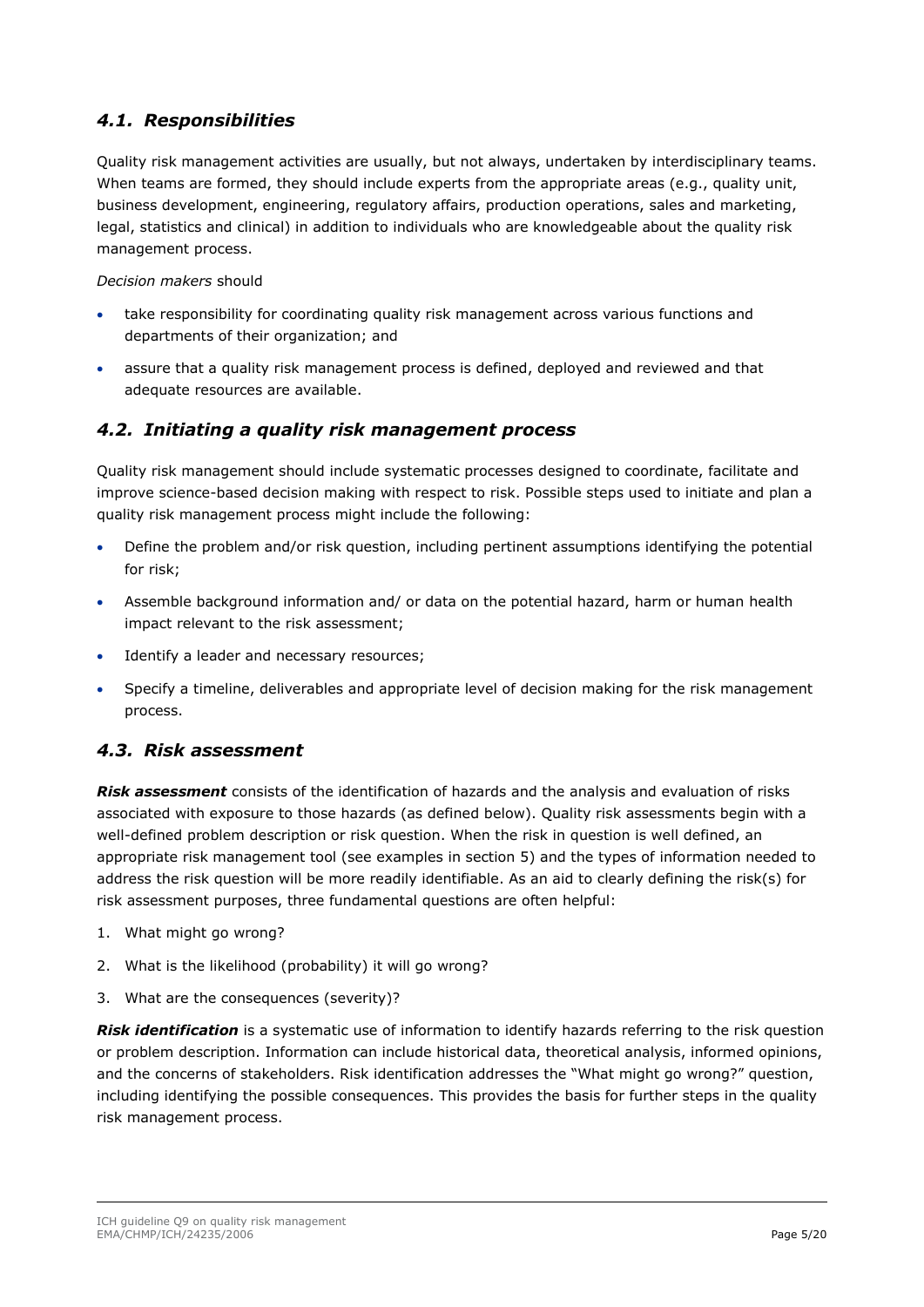*Risk analysis* is the estimation of the risk associated with the identified hazards. It is the qualitative or quantitative process of linking the likelihood of occurrence and severity of harms. In some risk management tools, the ability to detect the harm (detectability) also factors in the estimation of risk.

*Risk evaluation* compares the identified and analyzed risk against given risk criteria. Risk evaluations consider the strength of evidence for all three of the fundamental questions.

In doing an effective risk assessment, the robustness of the data set is important because it determines the quality of the output. Revealing assumptions and reasonable sources of uncertainty will enhance confidence in this output and/or help identify its limitations. Uncertainty is due to combination of incomplete knowledge about a process and its expected or unexpected variability. Typical sources of uncertainty include gaps in knowledge gaps in pharmaceutical science and process understanding, sources of harm (e.g., failure modes of a process, sources of variability), and probability of detection of problems.

The output of a risk assessment is either a quantitative estimate of risk or a qualitative description of a range of risk. When risk is expressed quantitatively, a numerical probability is used. Alternatively, risk can be expressed using qualitative descriptors, such as "high", "medium", or "low", which should be defined in as much detail as possible. Sometimes a "risk score" is used to further define descriptors in risk ranking. In quantitative risk assessments, a risk estimate provides the likelihood of a specific consequence, given a set of risk-generating circumstances. Thus, quantitative risk estimation is useful for one particular consequence at a time. Alternatively, some risk management tools use a relative risk measure to combine multiple levels of severity and probability into an overall estimate of relative risk. The intermediate steps within a scoring process can sometimes employ quantitative risk estimation.

### <span id="page-5-0"></span>*4.4. Risk control*

*Risk control* includes decision making to reduce and/or accept risks. The purpose of risk control is to reduce the risk to an acceptable level. The amount of effort used for risk control should be proportional to the significance of the risk. Decision makers might use different processes, including benefit-cost analysis, for understanding the optimal level of risk control.

Risk control might focus on the following questions:

- Is the risk above an acceptable level?
- What can be done to reduce or eliminate risks?
- What is the appropriate balance among benefits, risks and resources?
- Are new risks introduced as a result of the identified risks being controlled?

*Risk reduction* focuses on processes for mitigation or avoidance of quality risk when it exceeds a specified (acceptable) level (see Fig. 1). Risk reduction might include actions taken to mitigate the severity and probability of harm. Processes that improve the detectability of hazards and quality risks might also be used as part of a risk control strategy. The implementation of risk reduction measures can introduce new risks into the system or increase the significance of other existing risks. Hence, it might be appropriate to revisit the risk assessment to identify and evaluate any possible change in risk after implementing a risk reduction process.

*Risk acceptance* is a decision to accept risk. Risk acceptance can be a formal decision to accept the residual risk or it can be a passive decision in which residual risks are not specified. For some types of harms, even the best quality risk management practices might not entirely eliminate risk. In these circumstances, it might be agreed that an appropriate quality risk management strategy has been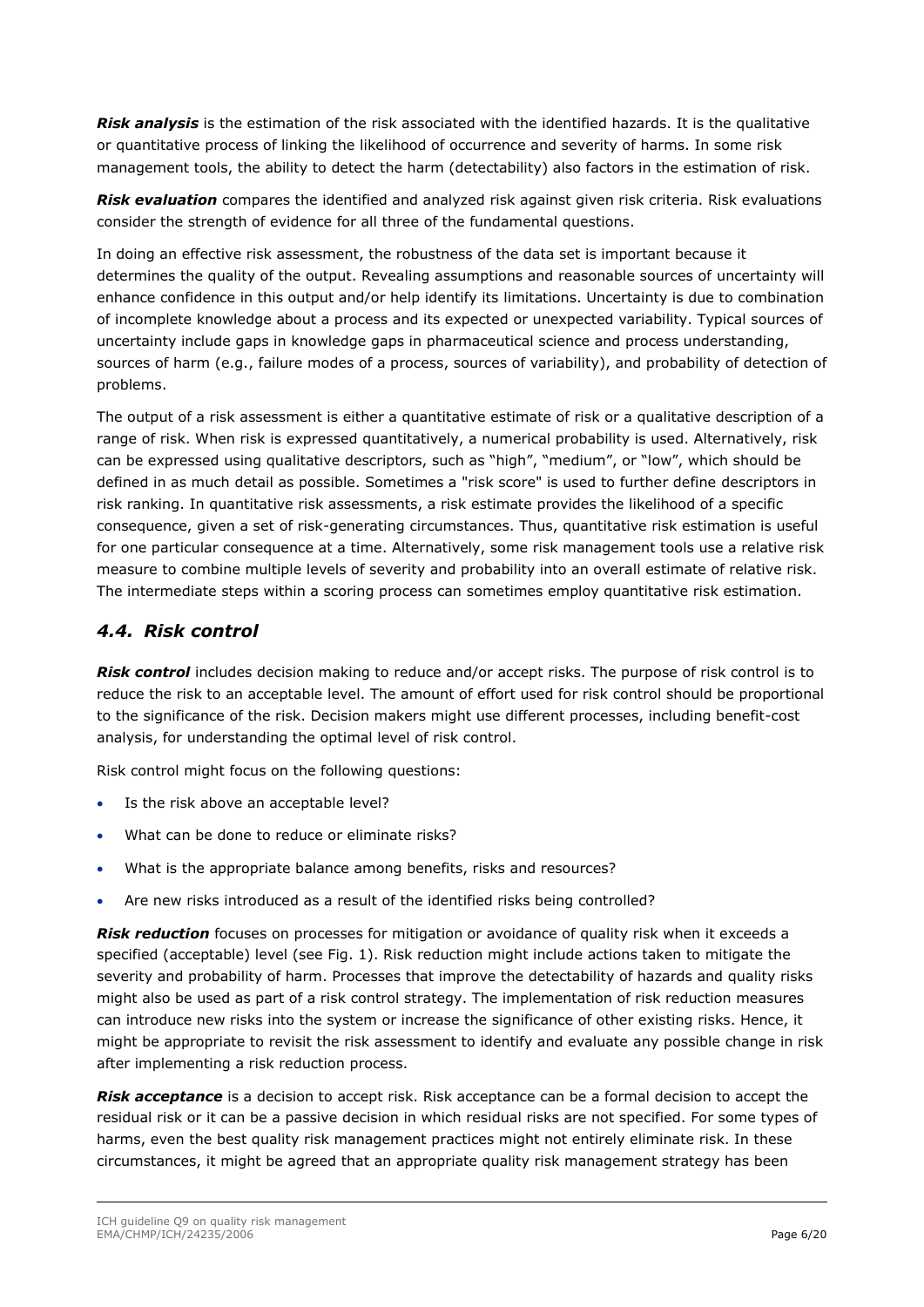applied and that quality risk is reduced to a specified (acceptable) level. This (specified) acceptable level will depend on many parameters and should be decided on a case-by-case basis.

### <span id="page-6-0"></span>*4.5. Risk communication*

*Risk communication* is the sharing of information about risk and risk management between the decision makers and others. Parties can communicate at any stage of the risk management process (see Fig. 1: dashed arrows). The output/result of the quality risk management process should be appropriately communicated and documented (see Fig. 1: solid arrows). Communications might include those among interested parties; e.g., regulators and industry, industry and the patient, within a company, industry or regulatory authority, etc. The included information might relate to the existence, nature, form, probability, severity, acceptability, control, treatment, detectability or other aspects of risks to quality. Communication need not be carried out for each and every risk acceptance. Between the industry and regulatory authorities, communication concerning quality risk management decisions might be effected through existing channels as specified in regulations and guidances.

### <span id="page-6-1"></span>*4.6. Risk review*

Risk management should be an ongoing part of the quality management process. A mechanism to review or monitor events should be implemented.

The output/results of the risk management process should be reviewed to take into account new knowledge and experience. Once a quality risk management process has been initiated, that process should continue to be utilized for events that might impact the original quality risk management decision, whether these events are planned (e.g., results of product review, inspections, audits, change control) or unplanned (e.g., root cause from failure investigations, recall). The frequency of any review should be based upon the level of risk. Risk review might include reconsideration of risk acceptance decisions (section 4.4).

## <span id="page-6-2"></span>**5. Risk management methodology**

Quality risk management supports a scientific and practical approach to decision-making. It provides documented, transparent and reproducible methods to accomplish steps of the quality risk management process based on current knowledge about assessing the probability, severity and sometimes detectability of the risk.

Traditionally, risks to quality have been assessed and managed in a variety of informal ways (empirical and/ or internal procedures) based on, for example, compilation of observations, trends and other information. Such approaches continue to provide useful information that might support topics such as handling of complaints, quality defects, deviations and allocation of resources.

Additionally, the pharmaceutical industry and regulators can assess and manage risk using recognized risk management tools and/ or internal procedures (e.g., standard operating procedures). Below is a non-exhaustive list of some of these tools (further details in Annex 1 and chapter 8):

- Basic risk management facilitation methods (flowcharts, check sheets etc.);
- Failure Mode Effects Analysis (FMEA);
- Failure Mode, Effects and Criticality Analysis (FMECA);
- Fault Tree Analysis (FTA);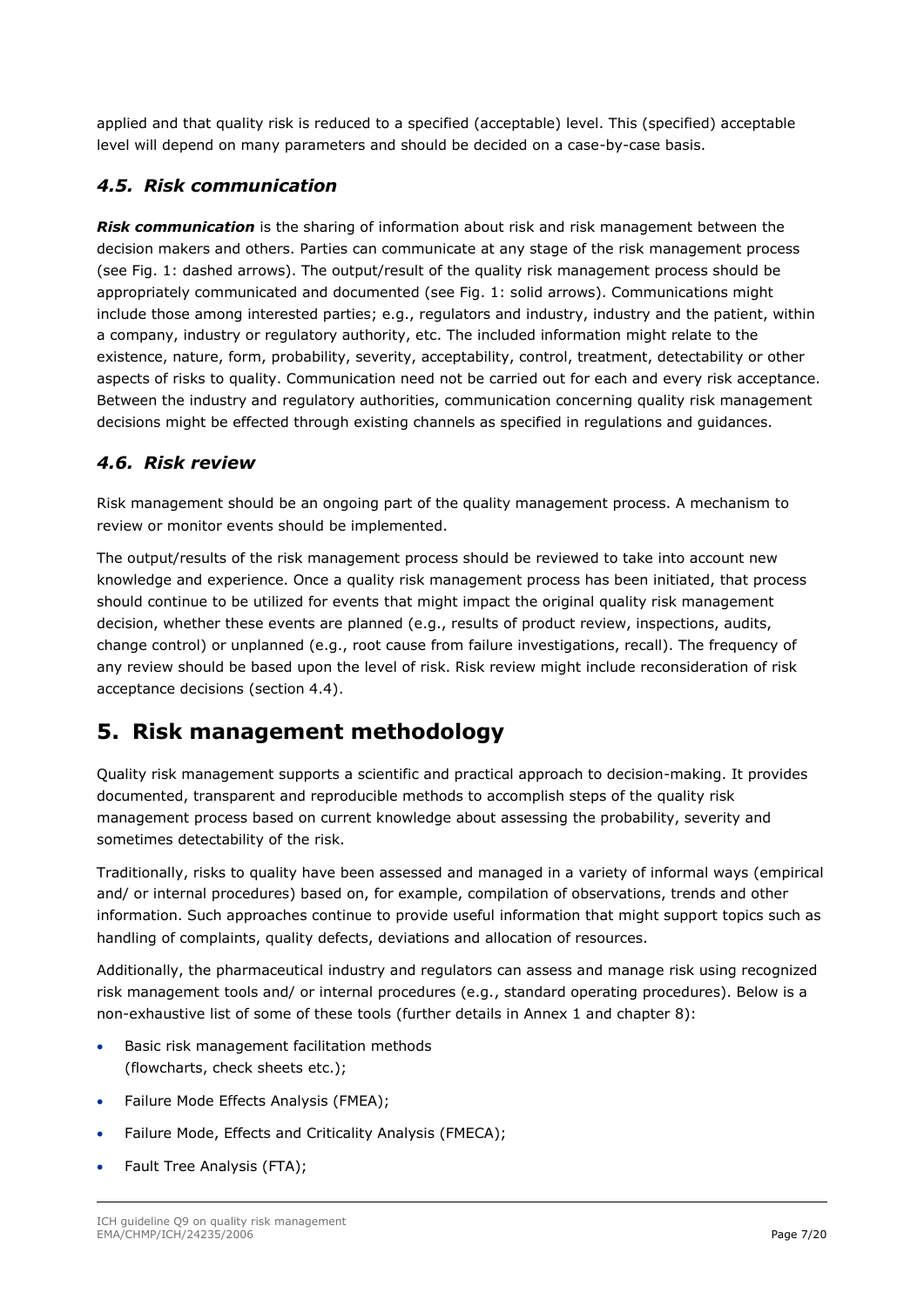- Hazard Analysis and Critical Control Points (HACCP);
- Hazard Operability Analysis (HAZOP);
- Preliminary Hazard Analysis (PHA);
- Risk ranking and filtering;
- Supporting statistical tools.

It might be appropriate to adapt these tools for use in specific areas pertaining to drug substance and drug (medicinal) product quality. Quality risk management methods and the supporting statistical tools can be used in combination (e.g., Probabilistic Risk Assessment). Combined use provides flexibility that can facilitate the application of quality risk management principles.

The degree of rigor and formality of quality risk management should reflect available knowledge and be commensurate with the complexity and/ or criticality of the issue to be addressed.

# <span id="page-7-0"></span>**6. Integration of quality risk management into industry and regulatory operations**

Quality risk management is a process that supports science-based and practical decisions when integrated into quality systems (see Annex II). As outlined in the introduction, appropriate use of quality risk management does not obviate industry's obligation to comply with regulatory requirements. However, effective quality risk management can facilitate better and more informed decisions, can provide regulators with greater assurance of a company's ability to deal with potential risks, and might affect the extent and level of direct regulatory oversight. In addition, quality risk management can facilitate better use of resources by all parties.

Training of both industry and regulatory personnel in quality risk management processes provides for greater understanding of decision-making processes and builds confidence in quality risk management outcomes.

Quality risk management should be integrated into existing operations and documented appropriately. Annex II provides examples of situations in which the use of the quality risk management process might provide information that could then be used in a variety of pharmaceutical operations. These examples are provided for illustrative purposes only and should not be considered a definitive or exhaustive list. These examples are not intended to create any new expectations beyond the requirements laid out in the current regulations.

Examples for industry and regulatory operations (see Annex II):

• **Quality management.** 

Examples for industry operations and activities (see Annex II):

- Development;
- Facility, equipment and utilities;
- Materials management;
- Production;
- Laboratory control and stability testing;
- Packaging and labeling.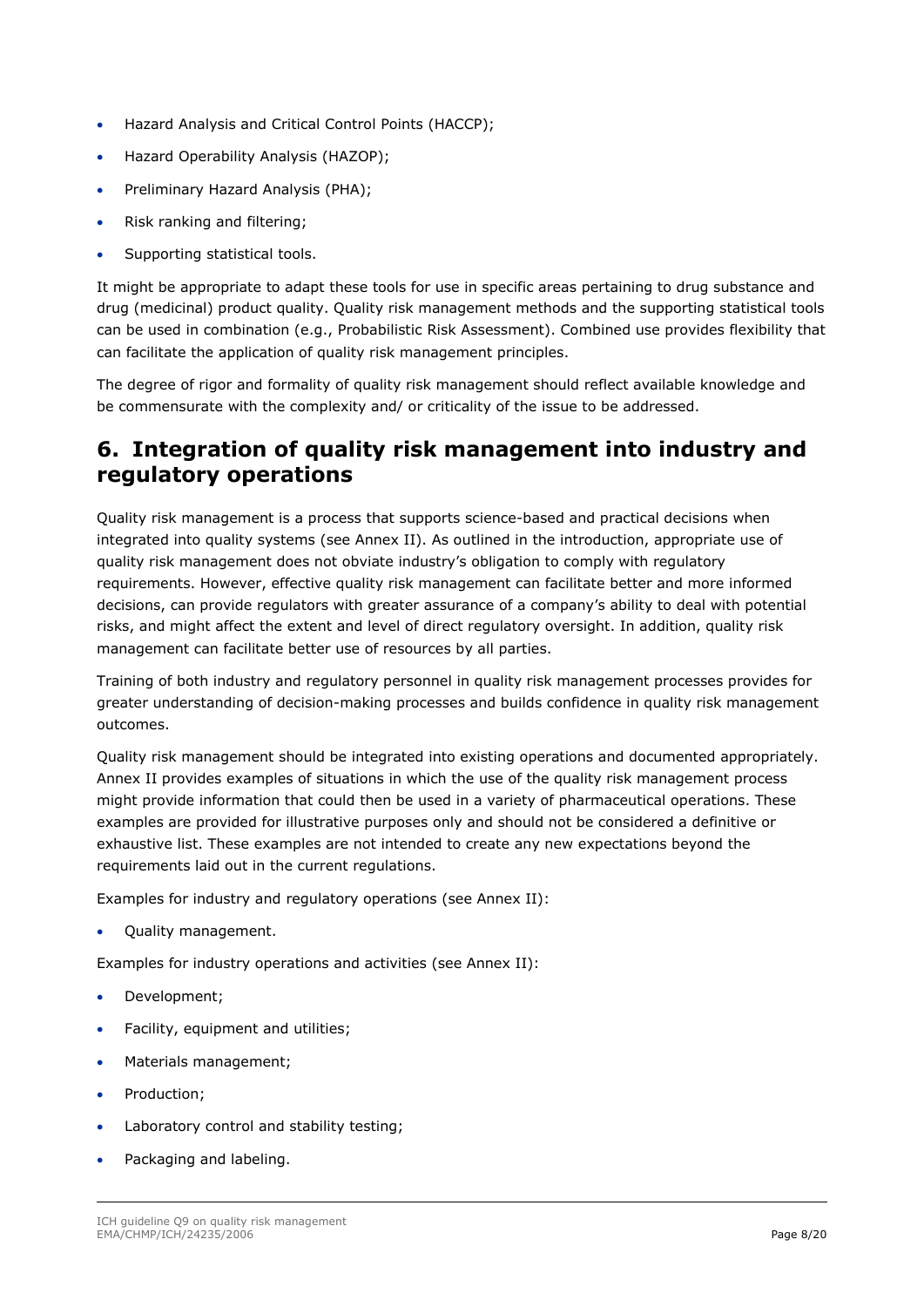Examples for regulatory operations (see Annex II):

Inspection and assessment activities.

While regulatory decisions will continue to be taken on a regional basis, a common understanding and application of quality risk management principles could facilitate mutual confidence and promote more consistent decisions among regulators on the basis of the same information. This collaboration could be important in the development of policies and guidelines that integrate and support quality risk management practices.

# <span id="page-8-0"></span>**7. Definitions**

### **Decision maker(s):**

Person(s) with the competence and authority to make appropriate and timely quality risk management decisions.

### **Detectability:**

The ability to discover or [determine](http://www.webster.com/dictionary/determine) the existence, presence, or fact of a hazard.

### **Harm:**

Damage to health, including the damage that can occur from loss of product quality or availability.

### **Hazard:**

The potential source of harm (ISO/IEC Guide 51).

### **Product lifecycle:**

All phases in the life of the product from the initial development through marketing until the product's discontinuation.

### **Quality:**

The degree to which a set of inherent properties of a product, system or process fulfills requirements (see ICH Q6A definition specifically for "quality" of drug substance and drug (medicinal) products.)

### **Quality risk management:**

A systematic process for the assessment, control, communication and review of risks to the quality of the drug (medicinal) product across the product lifecycle.

### **Quality system:**

The sum of all aspects of a system that implements quality policy and ensures that quality objectives are met.

#### **Requirements:**

The explicit or implicit needs or expectations of the patients or their surrogates (e.g., health care professionals, regulators and legislators). In this document, "requirements" refers not only to statutory, legislative, or regulatory requirements, but also to such needs and expectations.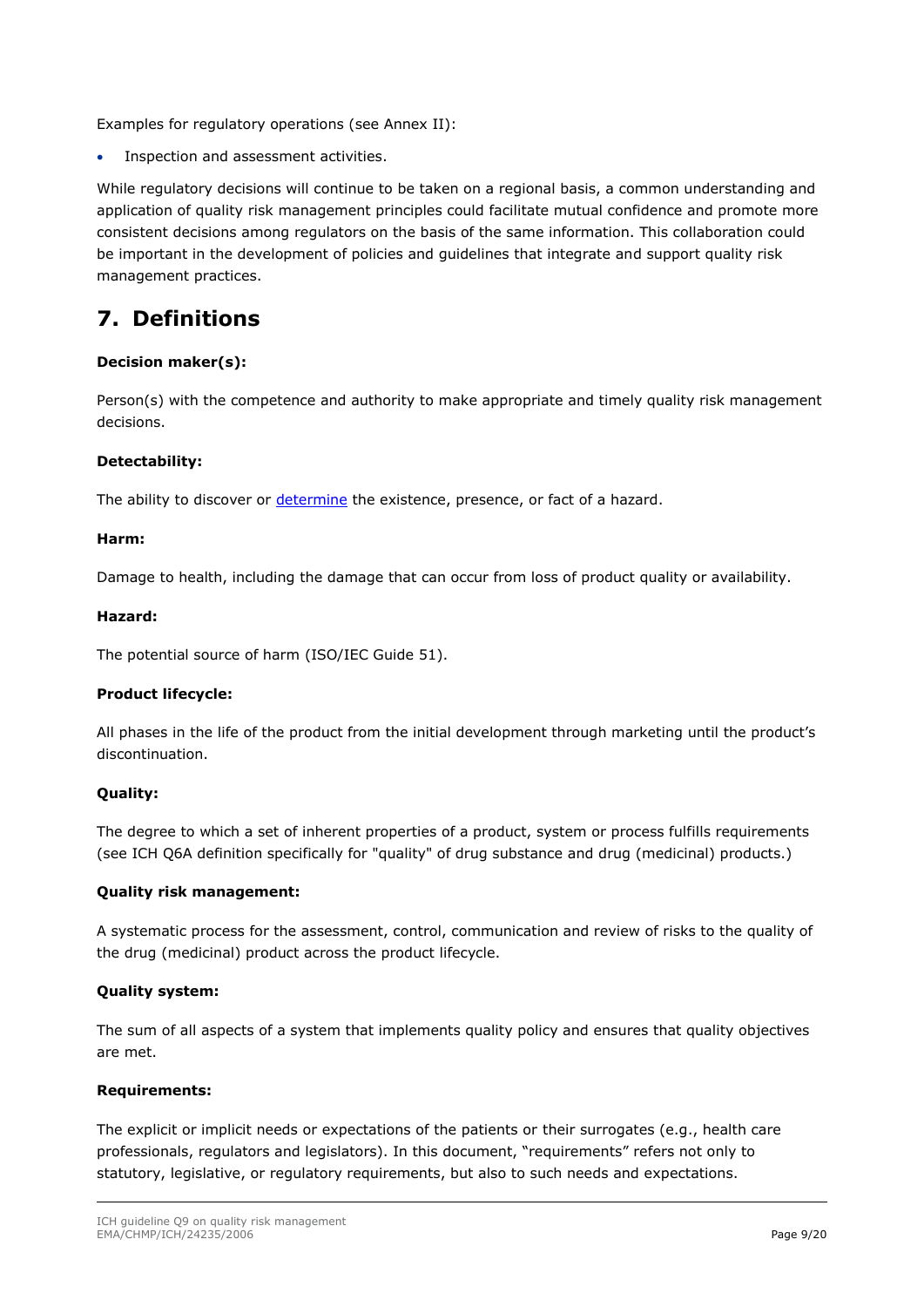### **Risk:**

The combination of the probability of occurrence of harm and the severity of that harm (ISO/IEC Guide 51).

### **Risk acceptance:**

The decision to accept risk (ISO Guide 73).

#### **Risk analysis:**

The estimation of the risk associated with the identified hazards.

#### **Risk assessment:**

A systematic process of organizing information to support a risk decision to be made within a risk management process. It consists of the identification of hazards and the analysis and evaluation of risks associated with exposure to those hazards.

### **Risk communication:**

The sharing of information about risk and risk management between the decision maker and other stakeholders.

### **Risk control:**

Actions implementing risk management decisions (ISO Guide 73).

#### **Risk evaluation:**

The comparison of the estimated risk to given risk criteria using a quantitative or qualitative scale to determine the significance of the risk.

#### **Risk identification:**

The systematic use of information to identify potential sources of harm (hazards) referring to the risk question or problem description.

#### **Risk management:**

The systematic application of quality management policies, procedures, and practices to the tasks of assessing, controlling, communicating and reviewing risk.

#### **Risk reduction:**

Actions taken to lessen the probability of occurrence of harm and the severity of that harm.

### **Risk review:**

Review or monitoring of output/results of the risk management process considering (if appropriate) new knowledge and experience about the risk.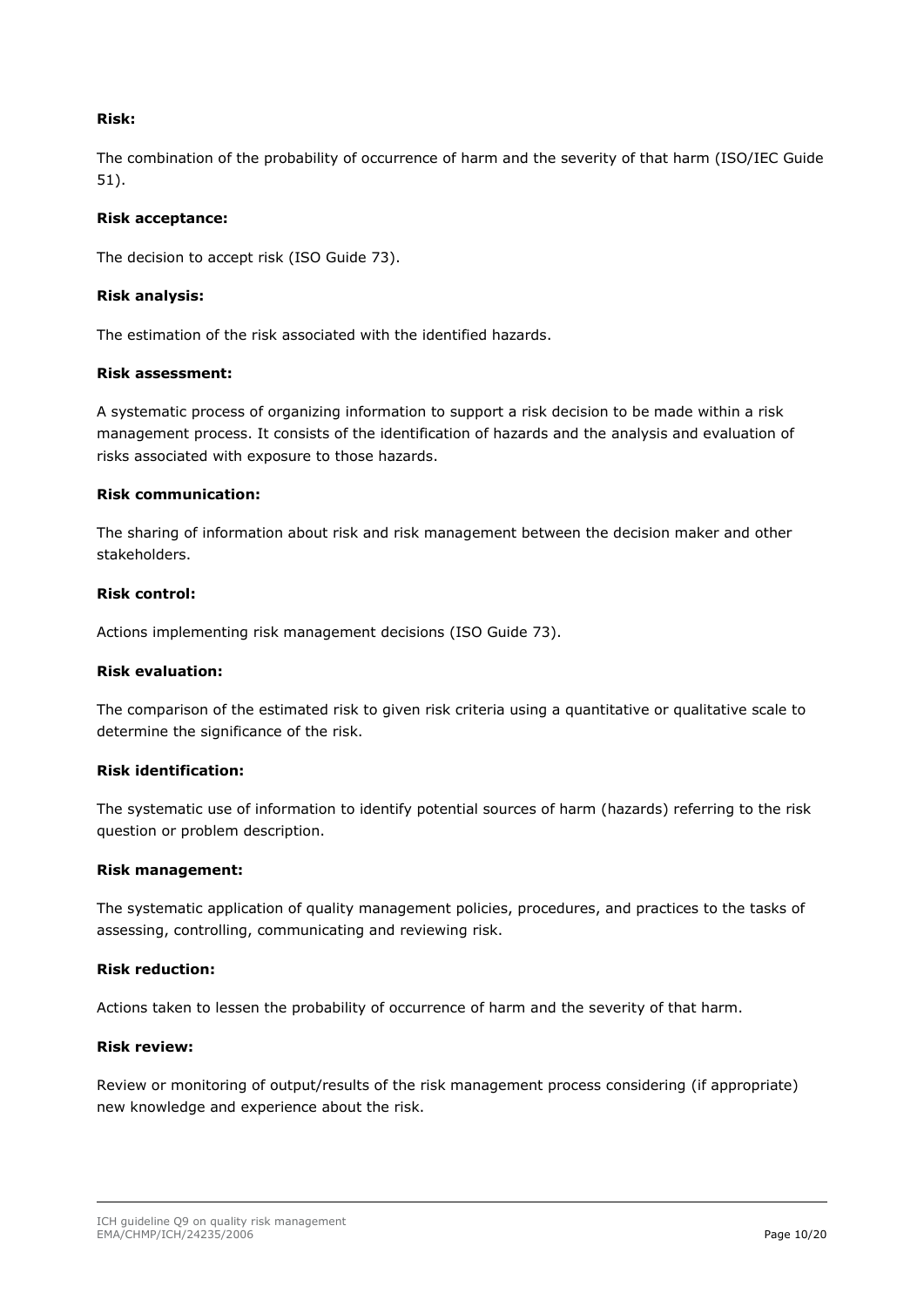### **Severity:**

A measure of the possible consequences of a hazard.

### **Stakeholder:**

Any individual, group or organization that can affect, be affected by, or perceive itself to be affected by a risk. Decision makers might also be stakeholders. For the purposes of this guideline, the primary stakeholders are the patient, healthcare professional, regulatory authority, and industry.

### **Trend:**

A statistical term referring to the direction or rate of change of a variable(s).

### <span id="page-10-0"></span>**8. References**

ICH Q8 Pharmaceutical Development.

ISO/IEC Guide 73:2002 - Risk Management - Vocabulary - Guidelines for use in Standards.

ISO/IEC Guide 51:1999 - Safety Aspects - Guideline for their inclusion in standards.

*Process Mapping by the American Productivity & Quality Center*, 2002, ISBN 1928593739.

IEC 61025 - Fault Tree Analysis (FTA).

IEC 60812 Analysis Techniques for system reliability—Procedures for failure mode and effects analysis (FMEA).

*Failure Mode and Effect Analysis, FMEA from Theory to Execution*, 2nd Edition 2003, D. H. Stamatis, ISBN 0873895983.

*Guidelines for Failure Modes and Effects Analysis (FMEA) for Medical Devices*, 2003 Dyadem Press, ISBN 0849319102.

*The Basics of FMEA*, Robin McDermott, Raymond J. Mikulak, Michael R. Beauregard 1996, ISBN 0527763209.

WHO Technical Report Series No 908, 2003, Annex 7 *Application of Hazard Analysis and Critical Control Point (HACCP) methodology to pharmaceuticals*.

IEC 61882 - Hazard Operability Analysis (HAZOP).

ISO 14971:2000 - Application of Risk Management to Medical Devices.

ISO 7870:1993 - Control Charts.

ISO 7871:1997 - Cumulative Sum Charts.

ISO 7966:1993 - Acceptance Control Charts.

ISO 8258:1991 - Shewhart Control Charts.

*What is Total Quality Control?; The Japanese Way,* Kaoru Ishikawa (Translated by David J. Liu), 1985, ISBN 0139524339.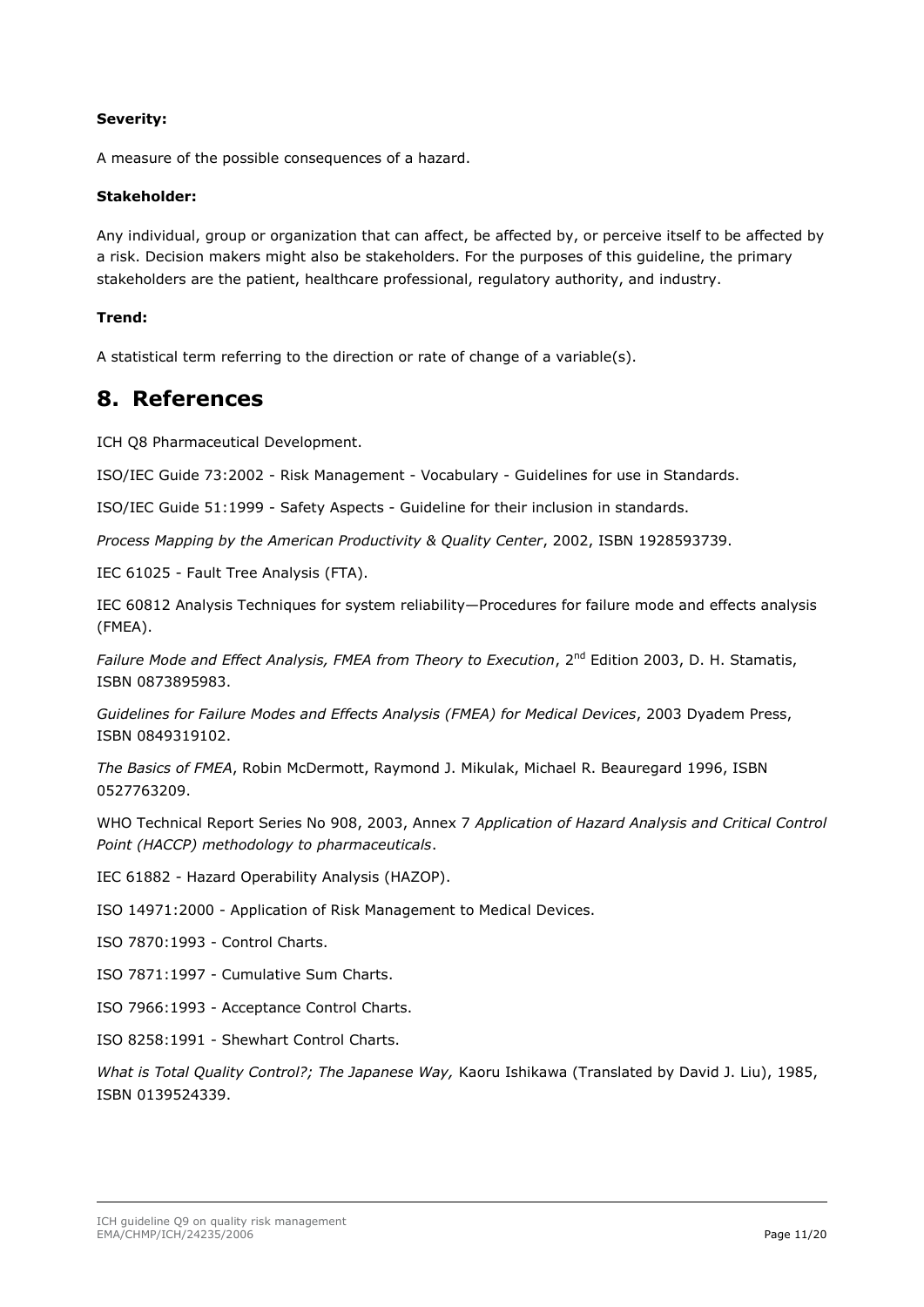# <span id="page-11-0"></span>**Annex I: risk management methods and tools**

The purpose of this annex is to provide a general overview of and references for some of the primary tools that might be used in quality risk management by industry and regulators. The references are included as an aid to gain more knowledge and detail about the particular tool. This is not an exhaustive list. It is important to note that no one tool or set of tools is applicable to every situation in which a quality risk management procedure is used.

### <span id="page-11-1"></span>*I.1 Basic risk management facilitation methods*

Some of the simple techniques that are commonly used to structure risk management by organizing data and facilitating decision-making are:

- Flowcharts;
- Check Sheets;
- Process Mapping;
- Cause and Effect Diagrams (also called an Ishikawa diagram or fish bone diagram).

### <span id="page-11-2"></span>*I.2 Failure Mode Effects Analysis (FMEA)*

FMEA (see IEC 60812) provides for an evaluation of potential failure modes for processes and their likely effect on outcomes and/or product performance. Once failure modes are established, risk reduction can be used to eliminate, contain, reduce or control the potential failures. FMEA relies on product and process understanding. FMEA methodically breaks down the analysis of complex processes into manageable steps. It is a powerful tool for summarizing the important modes of failure, factors causing these failures and the likely effects of these failures.

### **Potential Areas of Use(s)**

FMEA can be used to prioritize risks and monitor the effectiveness of risk control activities.

FMEA can be applied to equipment and facilities and might be used to analyze a manufacturing operation and its effect on product or process. It identifies elements/operations within the system that render it vulnerable. The output/ results of FMEA can be used as a basis for design or further analysis or to guide resource deployment.

### <span id="page-11-3"></span>*I.3 Failure Mode, Effects and Criticality Analysis (FMECA)*

FMEA might be extended to incorporate an investigation of the degree of severity of the consequences, their respective probabilities of occurrence, and their detectability, thereby becoming a Failure Mode Effect and Criticality Analysis (FMECA; see IEC 60812). In order for such an analysis to be performed, the product or process specifications should be established. FMECA can identify places where additional preventive actions might be appropriate to minimize risks.

### **Potential Areas of Use(s)**

FMECA application in the pharmaceutical industry should mostly be utilized for failures and risks associated with manufacturing processes; however, it is not limited to this application. The output of an FMECA is a relative risk "score" for each failure mode, which is used to rank the modes on a relative risk basis.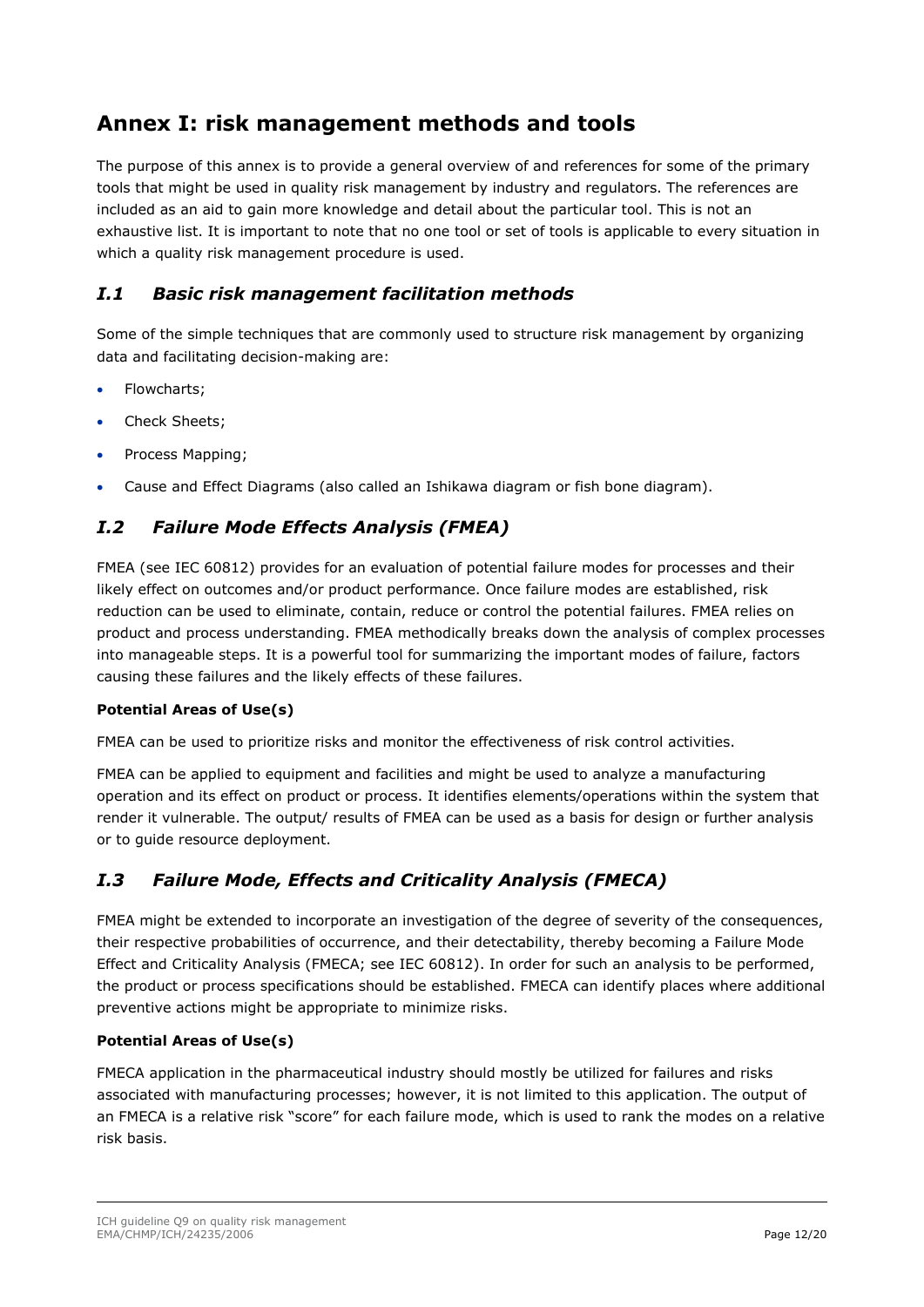### <span id="page-12-0"></span>*I.4 Fault Tree Analysis (FTA)*

The FTA tool (see IEC 61025) is an approach that assumes failure of the functionality of a product or process. This tool evaluates system (or sub-system) failures one at a time but can combine multiple causes of failure by identifying causal chains. The results are represented pictorially in the form of a tree of fault modes. At each level in the tree, combinations of fault modes are described with logical operators (AND, OR, etc.). FTA relies on the experts' process understanding to identify causal factors.

### **Potential Areas of Use(s)**

FTA can be used to establish the pathway to the root cause of the failure. FTA can be used to investigate complaints or deviations in order to fully understand their root cause and to ensure that intended improvements will fully resolve the issue and not lead to other issues (i.e. solve one problem yet cause a different problem). Fault Tree Analysis is an effective tool for evaluating how multiple factors affect a given issue. The output of an FTA includes a visual representation of failure modes. It is useful both for risk assessment and in developing monitoring programs.

### <span id="page-12-1"></span>*I.5 Hazard Analysis and Critical Control Points (HACCP)*

HACCP is a systematic, proactive, and preventive tool for assuring product quality, reliability, and safety (see WHO Technical Report Series No 908, 2003 Annex 7). It is a structured approach that applies technical and scientific principles to analyze, evaluate, prevent, and control the risk or adverse consequence(s) of hazard(s) due to the design, development, production, and use of products.

HACCP consists of the following seven steps:

- 1. conduct a hazard analysis and identify preventive measures for each step of the process;
- 2. determine the critical control points;
- 3. establish critical limits;
- 4. establish a system to monitor the critical control points;
- 5. establish the corrective action to be taken when monitoring indicates that the critical control points are not in a state of control;
- 6. establish system to verify that the HACCP system is working effectively;
- 7. establish a record-keeping system.

### **Potential Areas of Use(s)**

HACCP might be used to identify and manage risks associated with physical, chemical and biological hazards (including microbiological contamination). HACCP is most useful when product and process understanding is sufficiently comprehensive to support identification of critical control points. The output of a HACCP analysis is risk management information that facilitates monitoring of critical points not only in the manufacturing process but also in other life cycle phases.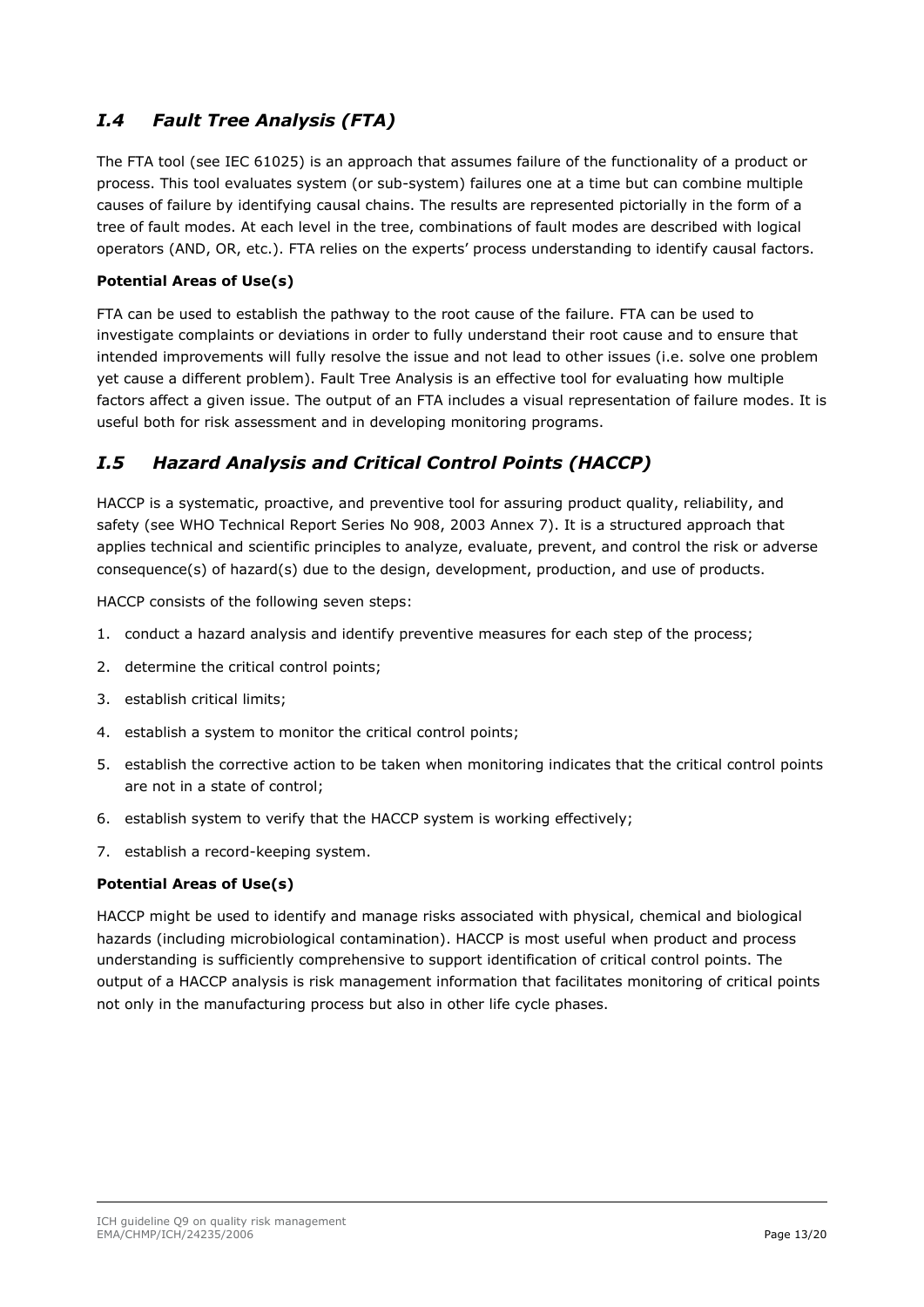### <span id="page-13-0"></span>*I.6 Hazard Operability Analysis (HAZOP)*

HAZOP (see IEC 61882) is based on a theory that assumes that risk events are caused by deviations from the design or operating intentions. It is a systematic brainstorming technique for identifying hazards using so-called "guide-words". "Guide-words" (e.g., No, More, Other Than, Part of, etc.) are applied to relevant parameters (e.g., contamination, temperature) to help identify potential deviations from normal use or design intentions. It often uses a team of people with expertise covering the design of the process or product and its application.

### **Potential Areas of Use(s)**

HAZOP can be applied to manufacturing processes, including outsourced production and formulation as well as the upstream suppliers, equipment and facilities for drug substances and drug (medicinal) products. It has also been used primarily in the pharmaceutical industry for evaluating process safety hazards. As is the case with HACCP, the output of a HAZOP analysis is a list of critical operations for risk management. This facilitates regular monitoring of critical points in the manufacturing process.

### <span id="page-13-1"></span>*I.7 Preliminary Hazard Analysis (PHA)*

PHA is a tool of analysis based on applying prior experience or knowledge of a hazard or failure to identify future hazards, hazardous situations and events that might cause harm, as well as to estimate their probability of occurrence for a given activity, facility, product or system. The tool consists of: 1) the identification of the possibilities that the risk event happens, 2) the qualitative evaluation of the extent of possible injury or damage to health that could result and 3) a relative ranking of the hazard using a combination of severity and likelihood of occurrence, and 4) the identification of possible remedial measures.

### **Potential Areas of Use(s)**

PHA might be useful when analyzing existing systems or prioritizing hazards where circumstances prevent a more extensive technique from being used. It can be used for product, process and facility design as well as to evaluate the types of hazards for the general product type, then the product class, and finally the specific product. PHA is most commonly used early in the development of a project when there is little information on design details or operating procedures; thus, it will often be a precursor to further studies. Typically, hazards identified in the PHA are further assessed with other risk management tools such as those in this section.

### <span id="page-13-2"></span>*I.8 Risk ranking and filtering*

Risk ranking and filtering is a tool for comparing and ranking risks. Risk ranking of complex systems typically requires evaluation of multiple diverse quantitative and qualitative factors for each risk. The tool involves breaking down a basic risk question into as many components as needed to capture factors involved in the risk. These factors are combined into a single relative risk score that can then be used for ranking risks. "Filters," in the form of weighting factors or cut-offs for risk scores, can be used to scale or fit the risk ranking to management or policy objectives.

### **Potential Areas of Use(s)**

Risk ranking and filtering can be used to prioritize manufacturing sites for inspection/audit by regulators or industry. Risk ranking methods are particularly helpful in situations in which the portfolio of risks and the underlying consequences to be managed are diverse and difficult to compare using a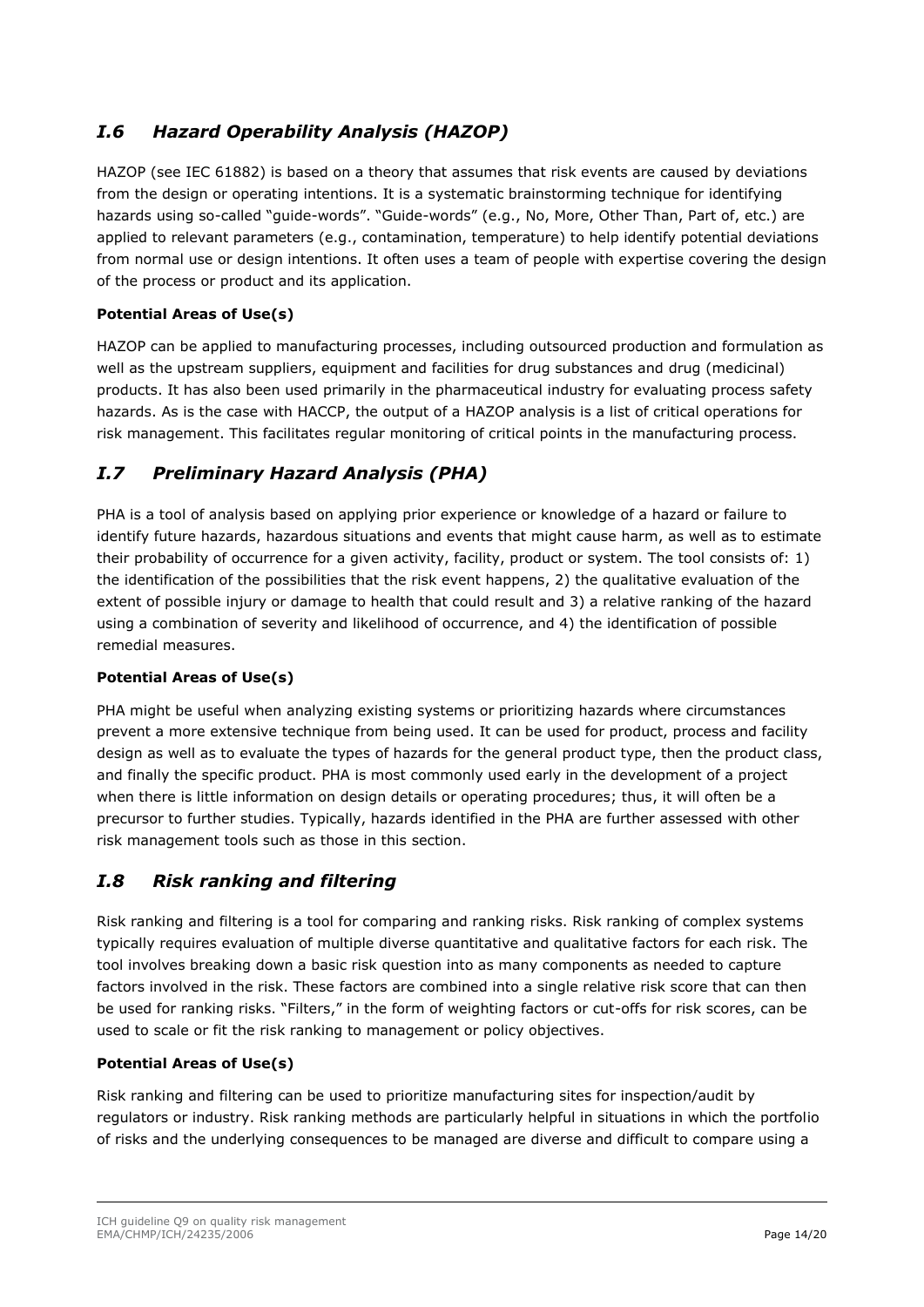single tool. Risk ranking is useful when management needs to evaluate both quantitatively-assessed and qualitatively-assessed risks within the same organizational framework.

### <span id="page-14-0"></span>*I.9 Supporting statistical tools*

Statistical tools can support and facilitate quality risk management. They can enable effective data assessment, aid in determining the significance of the data set(s), and facilitate more reliable decision making. A listing of some of the principal statistical tools commonly used in the pharmaceutical industry is provided:

- Control Charts, for example:
	- Acceptance Control Charts (see ISO 7966);
	- Control Charts with Arithmetic Average and Warning Limits (see ISO 7873);
	- Cumulative Sum Charts (see ISO 7871);
	- Shewhart Control Charts (see ISO 8258);
	- Weighted Moving Average.
- Design of Experiments (DOE);
- Histograms;
- Pareto Charts;
- Process Capability Analysis.

# <span id="page-14-1"></span>**Annex II: Potential applications for quality risk management**

This Annex is intended to identify potential uses of quality risk management principles and tools by industry and regulators. However, the selection of particular risk management tools is completely dependent upon specific facts and circumstances.

These examples are provided for illustrative purposes and only suggest potential uses of quality risk management. This Annex is not intended to create any new expectations beyond the current regulatory requirements.

### <span id="page-14-2"></span>*II.1 Quality risk management as part of integrated quality management*

### **Documentation**

To review current interpretations and application of regulatory expectations;

To determine the desirability of and/or develop the content for SOPs, guidelines, etc.

### **Training and education**

To determine the appropriateness of initial and/or ongoing training sessions based on education, experience and working habits of staff, as well as on a periodic assessment of previous training (e.g., its effectiveness);

To identify the training, experience, qualifications and physical abilities that allow personnel to perform an operation reliably and with no adverse impact on the quality of the product.

### **Quality defects**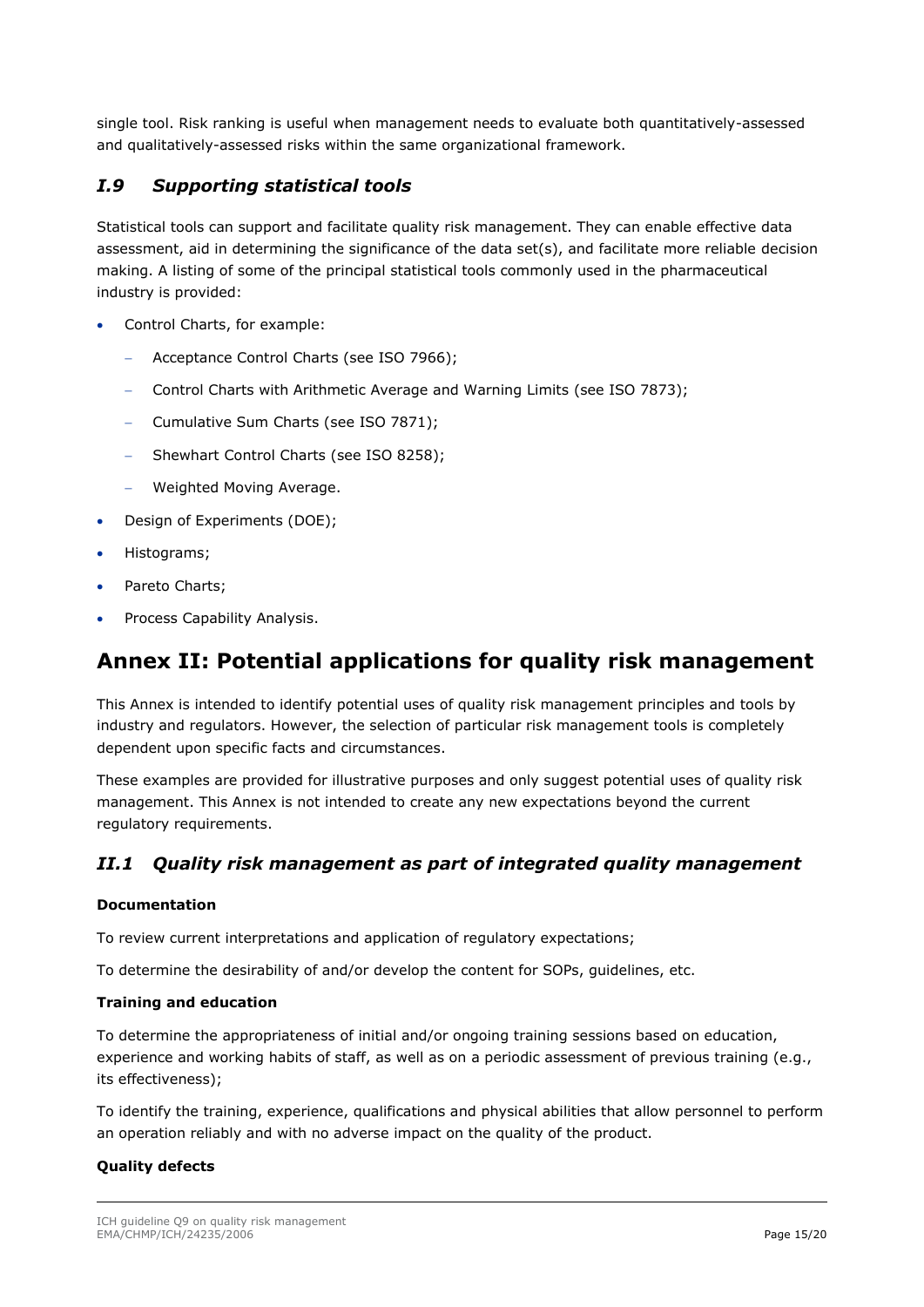To provide the basis for identifying, evaluating, and communicating the potential quality impact of a suspected quality defect, complaint, trend, deviation, investigation, out of specification result, etc;

To facilitate risk communications and determine appropriate action to address significant product defects, in conjunction with regulatory authorities (e.g., recall).

### **Auditing/Inspection**

To define the frequency and scope of audits, both internal and external, taking into account factors such as:

- Existing legal requirements;
- Overall compliance status and history of the company or facility;
- Robustness of a company's quality risk management activities;
- Complexity of the site;
- Complexity of the manufacturing process;
- Complexity of the product and its therapeutic significance;
- Number and significance of quality defects (e.g., recall);
- Results of previous audits/inspections;
- Major changes of building, equipment, processes, key personnel;
- Experience with manufacturing of a product (e.g., frequency, volume, number of batches);
- Test results of official control laboratories.

### **Periodic review**

To select, evaluate and interpret trend results of data within the product quality review;

To interpret monitoring data (e.g., to support an assessment of the appropriateness of revalidation or changes in sampling).

#### **Change management / change control**

To manage changes based on knowledge and information accumulated in pharmaceutical development and during manufacturing;

To evaluate the impact of the changes on the availability of the final product;

To evaluate the impact on product quality of changes to the facility, equipment, material, manufacturing process or technical transfers;

To determine appropriate actions preceding the implementation of a change, e.g., additional testing, (re)qualification, (re)validation or communication with regulators.

#### **Continual improvement**

To facilitate continual improvement in processes throughout the product lifecycle.

### <span id="page-15-0"></span>*II.2 Quality risk management as part of regulatory operations*

#### **Inspection and assessment activities**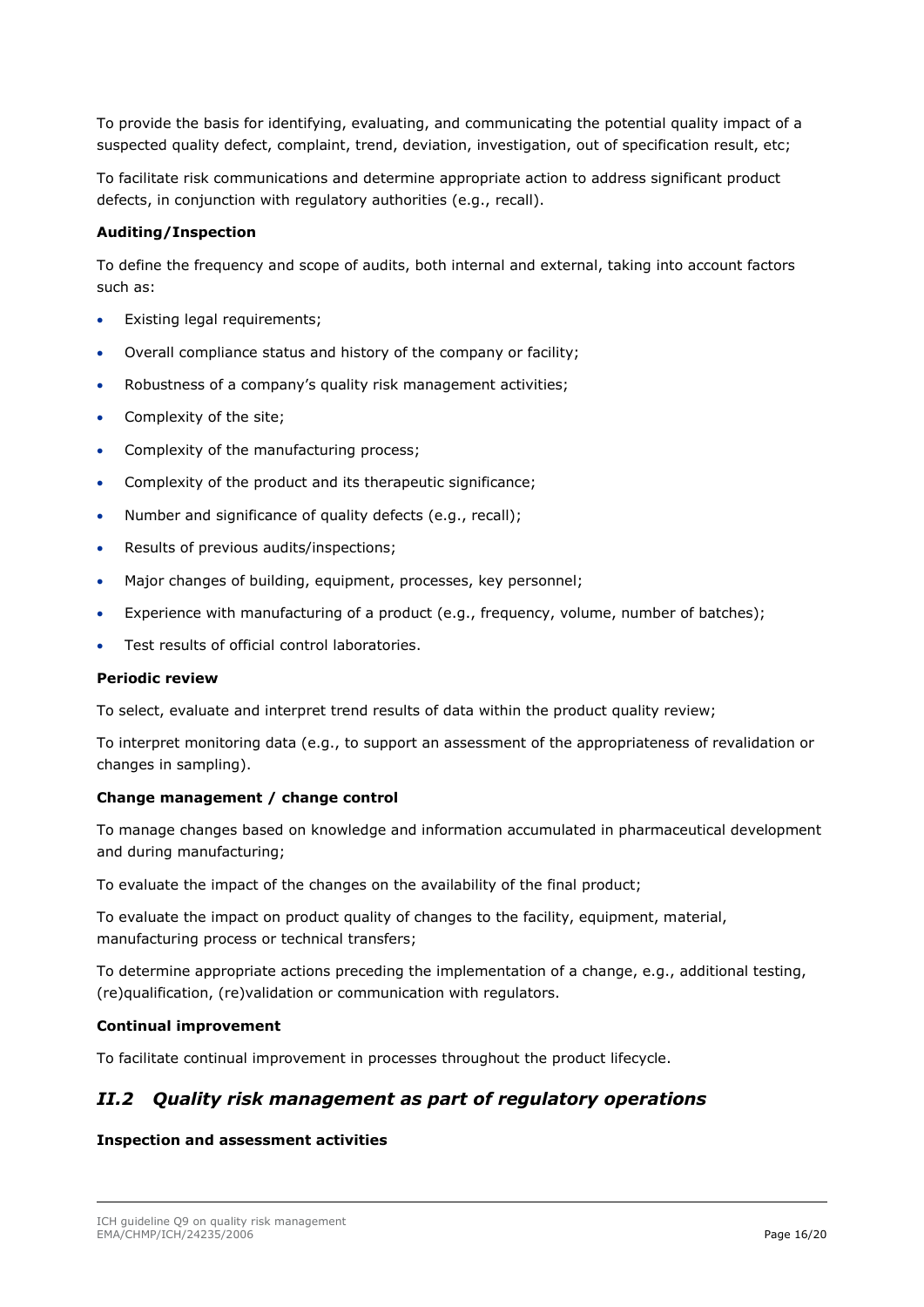To assist with resource allocation including, for example, inspection planning and frequency, and inspection and assessment intensity (see "Auditing" section in Annex II.1);

To evaluate the significance of, for example, quality defects, potential recalls and inspectional findings;

To determine the appropriateness and type of post-inspection regulatory follow-up;

To evaluate information submitted by industry including pharmaceutical development information;

To evaluate impact of proposed variations or changes;

To identify risks which should be communicated between inspectors and assessors to facilitate better understanding of how risks can be or are controlled (e.g., parametric release, Process Analytical Technology (PAT)).

### <span id="page-16-0"></span>*II.3 Quality risk management as part of development*

To design a quality product and its manufacturing process to consistently deliver the intended performance of the product (see ICH Q8);

To enhance knowledge of product performance over a wide range of material attributes (e.g., particle size distribution, moisture content, flow properties), processing options and process parameters;

To assess the critical attributes of raw materials, solvents, Active Pharmaceutical Ingredient (API) starting materials, APIs, excipients, or packaging materials;

To establish appropriate specifications, identify critical process parameters and establish manufacturing controls (e.g., using information from pharmaceutical development studies regarding the clinical significance of quality attributes and the ability to control them during processing);

To decrease variability of quality attributes:

- reduce product and material defects;
- reduce manufacturing defects.

To assess the need for additional studies (e.g., bioequivalence, stability) relating to scale up and technology transfer;

To make use of the "design space" concept (see ICH Q8).

### <span id="page-16-1"></span>*II.4 Quality risk management for facilities, equipment and utilities*

### **Design of facility / equipment**

To determine appropriate zones when designing buildings and facilities, e.g.,

- flow of material and personnel;
- minimize contamination;
- pest control measures;
- prevention of mix-ups;
- open versus closed equipment;
- clean rooms versus isolator technologies;
- dedicated or segregated facilities / equipment.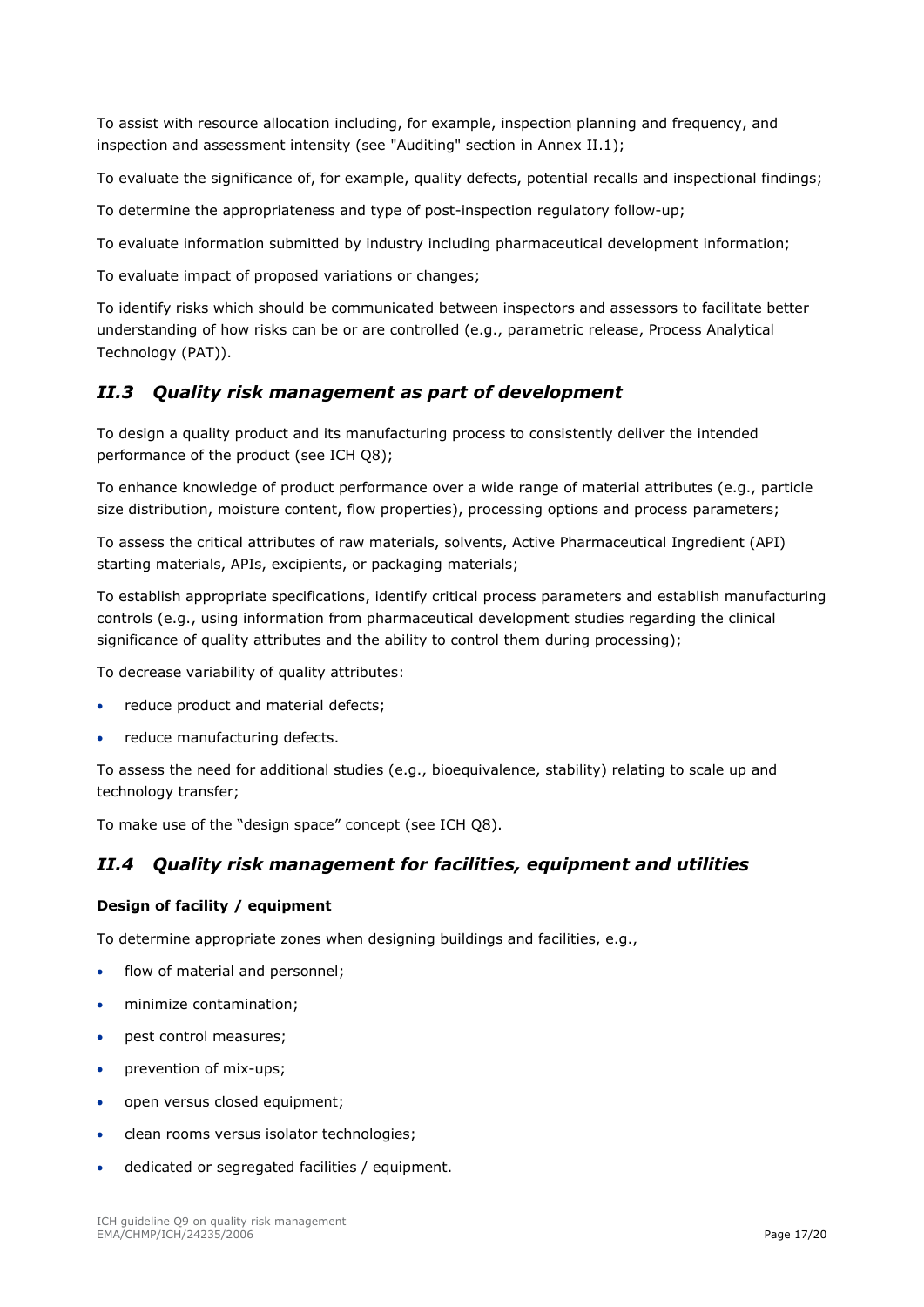To determine appropriate product contact materials for equipment and containers (e.g., selection of stainless steel grade, gaskets, lubricants);

To determine appropriate utilities (e.g., steam, gases, power source, compressed air, heating, ventilation and air conditioning (HVAC), water);

To determine appropriate preventive maintenance for associated equipment (e.g., inventory of necessary spare parts).

### **Hygiene aspects in facilities**

To protect the product from environmental hazards, including chemical, microbiological, and physical hazards (e.g., determining appropriate clothing and gowning, hygiene concerns);

To protect the environment (e.g., personnel, potential for cross-contamination) from hazards related to the product being manufactured.

### **Qualification of facility/equipment/utilities**

To determine the scope and extent of qualification of facilities, buildings, and production equipment and/or laboratory instruments (including proper calibration methods).

### **Cleaning of equipment and environmental control**

To differentiate efforts and decisions based on the intended use (e.g., multi- versus single-purpose, batch versus continuous production);

To determine acceptable (specified) cleaning validation limits.

#### **Calibration/preventive maintenance**

To set appropriate calibration and maintenance schedules.

#### **Computer systems and computer controlled equipment**

To select the design of computer hardware and software (e.g., modular, structured, fault tolerance);

To determine the extent of validation, e.g.,

- identification of critical performance parameters;
- selection of the requirements and design;
- code review;
- the extent of testing and test methods;
- reliability of electronic records and signatures.

### <span id="page-17-0"></span>*II.5 Quality risk management as part of materials management*

#### **Assessment and evaluation of suppliers and contract manufacturers**

To provide a comprehensive evaluation of suppliers and contract manufacturers (e.g., auditing, supplier quality agreements).

#### **Starting material**

To assess differences and possible quality risks associated with variability in starting materials (e.g., age, route of synthesis).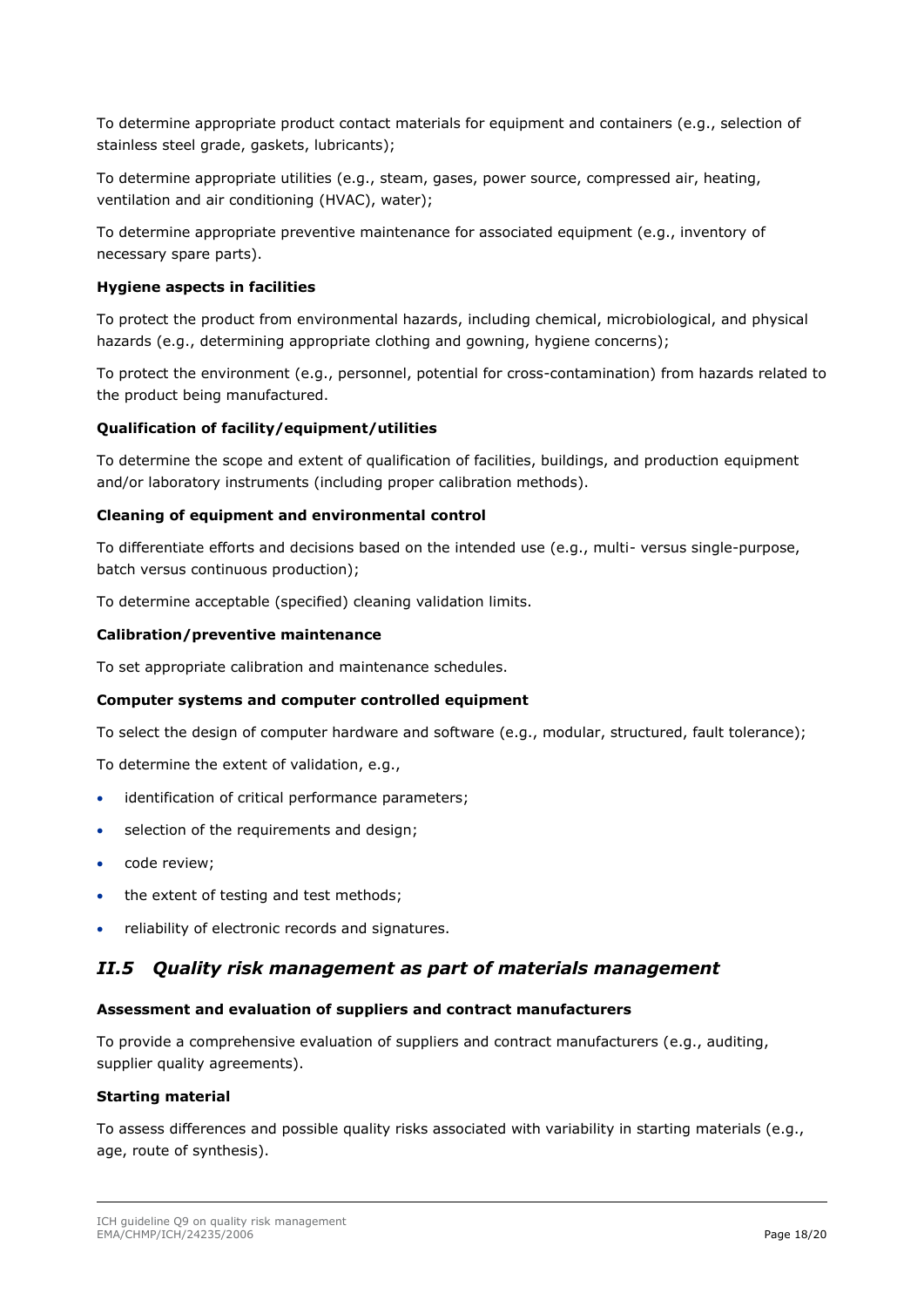### **Use of materials**

To determine whether it is appropriate to use material under quarantine (e.g., for further internal processing);

To determine appropriateness of reprocessing, reworking, use of returned goods.

### **Storage, logistics and distribution conditions**

To assess the adequacy of arrangements to ensure maintenance of appropriate storage and transport conditions (e.g., temperature, humidity, container design);

To determine the effect on product quality of discrepancies in storage or transport conditions (e.g., cold chain management) in conjunction with other ICH guidelines;

To maintain infrastructure (e.g., capacity to ensure proper shipping conditions, interim storage, handling of hazardous materials and controlled substances, customs clearance);

To provide information for ensuring the availability of pharmaceuticals (e.g., ranking risks to the supply chain).

### <span id="page-18-0"></span>*II.6 Quality risk management as part of production*

### **Validation**

To identify the scope and extent of verification, qualification and validation activities (e.g., analytical methods, processes, equipment and cleaning methods;

To determine the extent for follow-up activities (e.g., sampling, monitoring and re-validation);

To distinguish between critical and non-critical process steps to facilitate design of a validation study.

#### **In-process sampling & testing**

To evaluate the frequency and extent of in-process control testing (e.g., to justify reduced testing under conditions of proven control);

To evaluate and justify the use of process analytical technologies (PAT) in conjunction with parametric and real time release.

#### **Production planning**

To determine appropriate production planning (e.g., dedicated, campaign and concurrent production process sequences).

### <span id="page-18-1"></span>*II.7 Quality risk management as part of laboratory control and stability studies*

#### **Out of specification results**

To identify potential root causes and corrective actions during the investigation of out of specification results.

#### **Retest period / expiration date**

To evaluate adequacy of storage and testing of intermediates, excipients and starting materials.